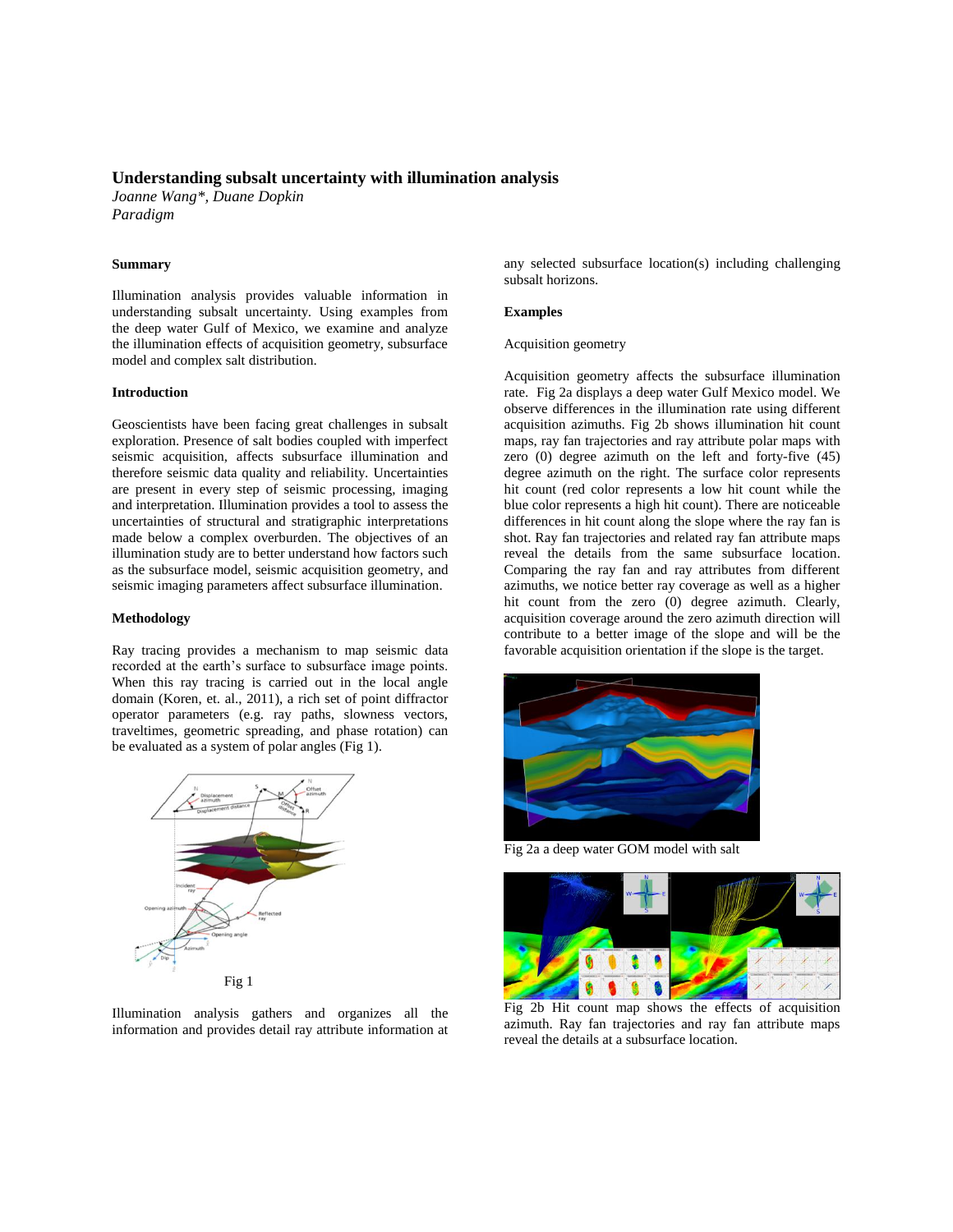### **Understanding subsalt uncertainty with illumination analysis**

### Subsurface Model

A subsurface model represents a geoscientist's understanding of the structure, stratigraphy, and distribution of velocities in the study area and plays an important role in the success of seismic exploration. The complexity of a model varies from a simple isotropic model to a complicated anisotropic model with significant lateral and vertical variations. One of the determining factors of seismic imaging quality is the accuracy of both the velocity parameterization and topology of the model. Since ray trajectories and attributes are governed by the model, ray tracing can be used to quickly analyze the effects of different models. Fig 3a shows a ray fan trajectory and corresponding travel time polar map through an isotropic velocity model while Fig 3b shows the same by ray tracing through an anisotropic model. Notice that ray fan trajectories and the travel time maps are different from different models. The difference in travel time at small reflection angle indicates that position in depth domain is different if the travel time is preserved.



Fig 3a. A ray fan trajectory on the left and the travel time polar map on the right. The ray tracing is carried out with with an isotropic model



Fig 3b. A ray fan trajectory on the left and the travel time polar map on the right. The ray tracing is carried out with an anisotropic model

# Complex Salt Geometry

Salt spatial distribution and geometry could greatly affect the seismic data quality and reliability. The importance of understanding the uncertainties of structural and stratigraphic interpretations below a complex overburden cannot be over-emphasized. Illumination analysis provides a mechanism to assess such uncertainties. Figure 4 shows a complex, multi-structure Gulf of Mexico salt model with

dramatic changes in shape, thickness and distribution. Below the salts, it is the target surface.



Fig 4. A multi-structure salt model from the Gulf of Mexico



Fig 5 Examples of illumination attribute maps below salt structures.

Illumination analysis by ray tracing generates a variety of kinematic and dynamic attributes which provide insights in understanding seismic quality and reliability. Shown in Fig 5 are some examples of these attributes.

The Maximum Aperture (Fig 5a) maps the maximum displacement distance along the horizon, given the ray shooting parameters and the model. This attribute can be used to understand the effect of aperture, and further to optimize it in order to balance the imaging quality and the throughput. Azimuth discrepancy (Fig 5b) measures the difference between the surface azimuth (acquisition geometry) and the subsurface azimuth (local angle domain). A complex overburden can cause severe distortion of the ray paths, which results in large discrepancies between the surface and the subsurface azimuth. The Minimum opening angle (or offset) (Fig 5c) is an important attribute which identifies the areas that are missing near angle/offset data. In these areas, AVO technique may not be feasible and velocity analysis carries large uncertainty. The reliability factor quantifies and qualifies the ray field at any given location and direction. Seismic data quality is directly related to the reliability